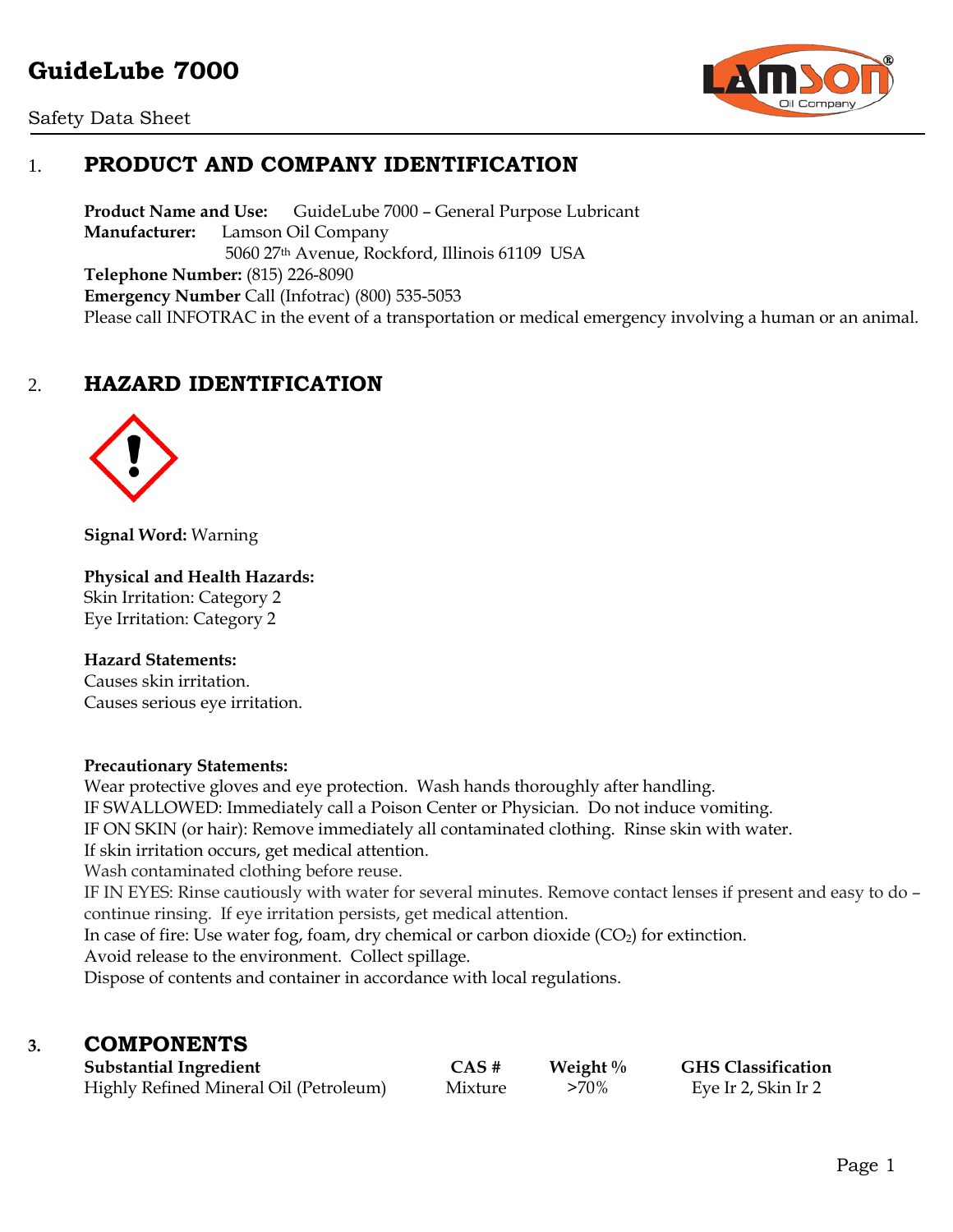Safety Data Sheet

### 4. **FIRST AID MEASURES**

**IF IN EYES:** Rinse cautiously with water for several minutes. Remove contact lenses if present and easy to do – continue rinsing. If eye irritation persists, get medical attention.

**IF ON SKIN** (or hair): Remove immediately all contaminated clothing. Rinse skin with water. If skin irritation occurs, get medical attention.

**IF SWALLOWED**: Immediately call a Poison Center or Physician. Do not induce vomiting. **IF INHALED:** Remove to fresh air; apply artificial respiration if necessary. Get medical attention.

# 5. **FIRE-FIGHTING MEASURES**

#### **General Hazard**

Petroleum products can form combustible mixtures at temperatures at or above the flash point. Empty containers can contain residues that can cause fires or explosions when exposed to heat, flames, or sparks.

#### **Fire-Fighting**

Keep fire exposed containers cool with water spray. Separate unburning product from fire. Use carbon dioxide, foam, or dry chemical extinguishing media to put out fires.

**Unusual Decomposition Products Under Fire Conditions**

None

# 6. **ACCIDENTAL RELEASE MEASURES**

#### **Personal Precautions**

Remove greatly contaminated clothing, including shoes and wash thoroughly after contact. Launder contaminated clothing before reuse.

#### **Environmental Precautions**

Stop leak if without risk. Dike large spills to prevent ingress into sewers and waterways. Eliminate all sources of ignition. Ensure adequate ventilation. Clean spills with absorbent and store in marked containers for disposal. Dispose in accordance with all applicable regulations.

# 7. **HANDLING AND STORAGE**

#### **Safe Handling and Storage**

Do not handle, store, or dispense near open flames or ignition sources. Keep containers inside and out of direct sunlight. Avoid extreme temperatures. Do not reuse containers.

#### **Incompatible Products**

Avoid strong oxidizing and reducing agents.

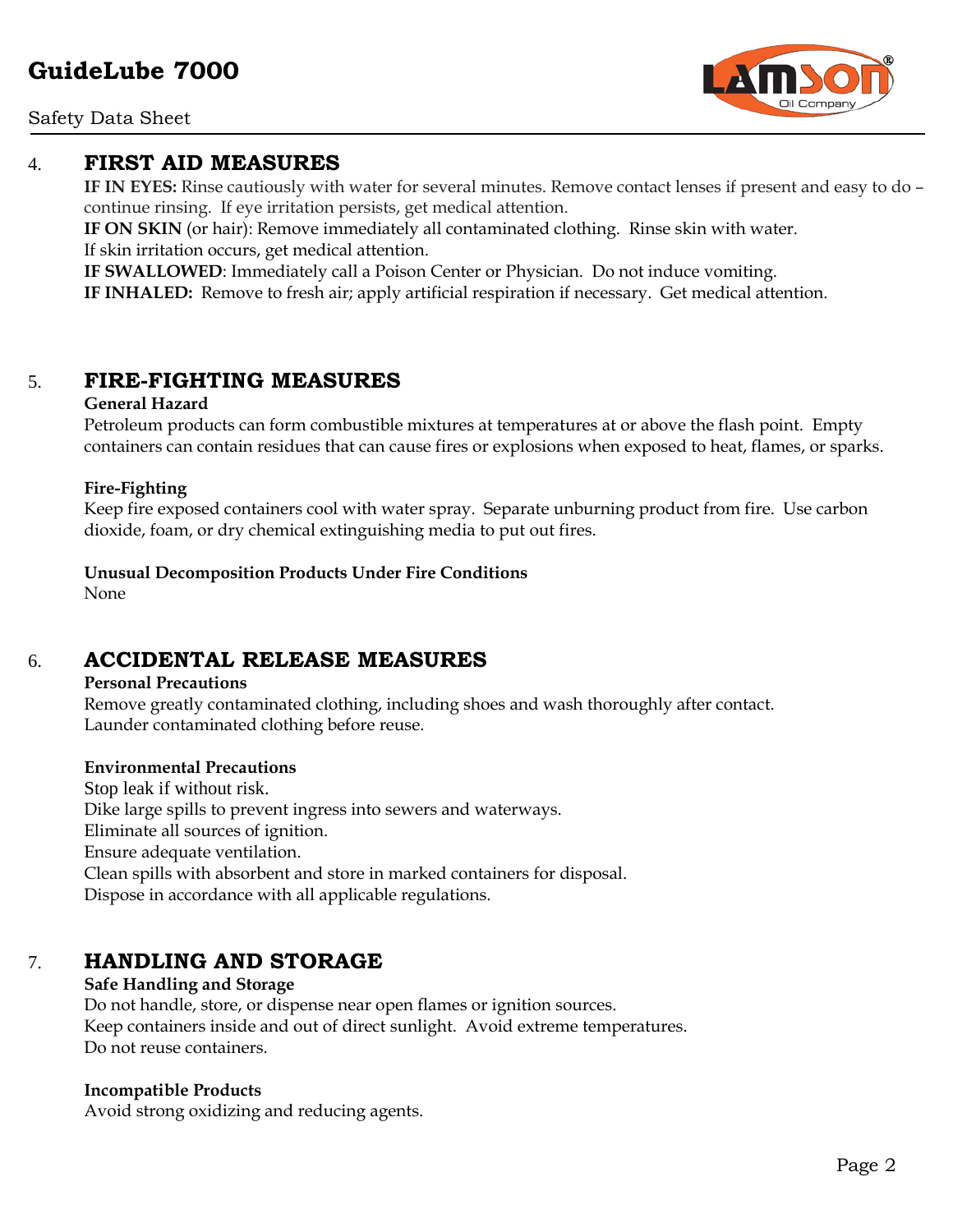#### Safety Data Sheet



# 8. **EXPOSURE CONTROL AND PERSONAL PROTECTION**

#### **Ventilation**

Local exhaust is usually sufficient. General exhaust is preferred.

#### **Personal Protection**

Use approved respirator when airborne exposure limits are exceeded. Use solvent resistant gloves to avoid prolonged contact. Wear goggles or safety glasses with splashguards.

#### **Work Place Exposure Guide Lines**

Petroleum Oil mist has a TLV limit of 5 mg/m3.

# 9. **PHYSICAL AND CHEMICAL PROPERTIES**

| <b>Boiling Point:</b>                          | > 500 °F                                |
|------------------------------------------------|-----------------------------------------|
| Specific Gravity (water =1):                   | 0.89                                    |
| Vapor pressure (mm Hg):                        | ${}_{0.01}$                             |
| <b>Melting Point:</b>                          | Not Applicable                          |
| Vapor Density (Air =1):                        | > 5                                     |
| Evaporation Rate (butyl Acetate=1):            | 0.01                                    |
| Solubility in water:                           | Insoluble                               |
| Reactivity in water:                           | NIL                                     |
| <b>Appearance and Odor:</b>                    | dark amber liquid; very slight odor     |
| Flash point:                                   | $455^{\circ}$ F typical                 |
| Flammable Limits (volume percent in air):      | LEL: Not Determined UEL: Not Determined |
| <b>Autoignition Temperature:</b> approximately | Not Determined                          |

### 10. **STABILITY AND REACTIVITY**

**Stability:** [ ] Unstable [ X ] Stable **Conditions to avoid:** None **Incompatibility (Materials to avoid):** Strong oxidizing and reducing agents. **Hazardous Decomposition Products:** Combustion may produce oxides of carbon. **Hazardous Polymerization:** [ ] May Occur [ X ] Will Not Occur **Conditions to Avoid:** Not Applicable

# 11. **TOXICOLOGICAL INFORMATION**

This product has minimal toxicity when inhaled, ingested, or when skin or eye contact is made. This product is not expected to cause cancer or to be a skin sensitizer. No data is available to indicate that any ingredient is mutagenic or genotoxic. This product is not expected to cause reproductive or developmental effects. Contact with eyes will result in irritation. Prolonged exposure to the skin could result in irritation or dermatitis.

Exposure to vapor or aerosol concentrations above the recommended exposure level are irritating to the eyes and respiratory tract, may cause headaches, dizziness, anesthesia, and even unconsciousness.